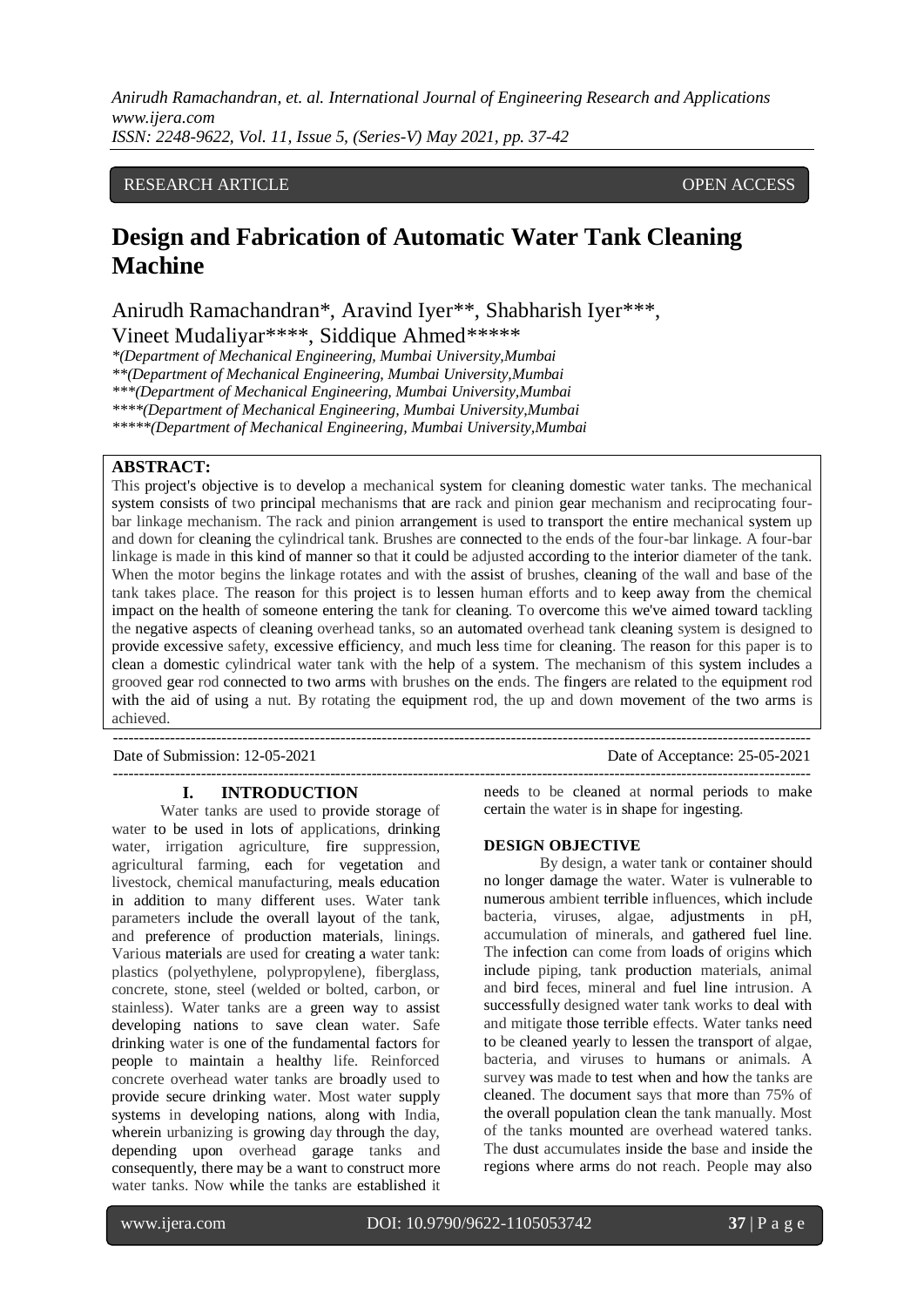forget most of the time to clean the tanks at regular intervals.

#### **NEED TO CLEAN THE WATER TANK**

A safety-primarily based information article related copper poisoning as originating from a plastic tank. The article indicated that rainwater becomes accumulates and is stored in a plastic tank and that the tank did nothing to mitigate the low pH. The water was delivered into the houses with copper piping, the copper released via way of means of the excessive acid rainwater and brought about poisoning in humans. Since the plastic tank is an inert container, it does not have an effect on the incoming water. A good exercise could be to research any water supply periodically and deal with it accordingly, on this case, the accumulated acid rain needs to be analysed, and pH adjusted earlier than being added right into the home water delivery system. The release of copper because of acidic water can be monitored with the aid of using numerous technology, starting with pH strips and going to more state-of-the-art pH monitors, imply pH which while acidic or caustic, a few with output conversation capabilities. Most of the algae increases at an optimal pH, among 8..7. degree this is impartial or decrease can assist to lessen the bloom of algae. Potential, surprise products will assist to easy swimming pools or water tanks from algae. In this manner, no one wants to apply a vacuum cleaner to get rid of algae. There isn't any causative link between the plastic tank and copper poisoning, a way to the trouble is to screen saved rainwater with pH signs and upload suitable remedy materials. As time is going through, sediments and dangerous materials might also additionally relax and get deposited on the bottom and walls of the surface. This deposition contaminates the water and makes it not worthy of use. Then slowly the breeding takes place and a few chemical reactions arise as noted above.

| Sr.<br>N <sub>0</sub> | Title of the<br>Paper                                             | Author/s                                                                                                                                     | Finding                                                                                     | <b>Future Scope</b>                                                                                                                                                                                                                                                         |
|-----------------------|-------------------------------------------------------------------|----------------------------------------------------------------------------------------------------------------------------------------------|---------------------------------------------------------------------------------------------|-----------------------------------------------------------------------------------------------------------------------------------------------------------------------------------------------------------------------------------------------------------------------------|
| 1                     | Automatic<br>Overhead<br><b>Water Tank</b><br>Cleaning<br>System  | Rohit R. Dabhade1, Shubham V.<br>Lasankute2, Sanket P. Wankhade3,<br>Shubham G. Darokar4, Prof.<br>Vikramsingh R. Parihar [1]                | This method<br>was more<br>effective and<br>safe than the<br>conventional<br>methods        | The future scope of<br>the project is to<br>extend it with auto<br>feeding mechanism<br>by which the<br>manpower involved<br>in feeding gets<br>removed. Through<br>the help of the auto<br>feed mechanism it<br>is easy to clean the<br>tanks without<br>excess man power. |
| 2                     | Design $&$<br>Fabrication of<br>Water Tank<br>Cleaning<br>Machine | Mr. Yogesh K. Chaudhari 1, Mr.<br>Nitesh B. Patil2, Mr. Sachine A.<br>Khangal <sub>3</sub> , Mr. Nisar S. Shaikh4,<br>Mr. Shrikant U.Nagare5 | This equipment<br>was found to be<br>effective in<br>cleaning<br>cylindrical<br>water tanks | This method is<br>capable to clean<br>water tanks within<br>less time and<br>human efforts.                                                                                                                                                                                 |

## **II. LITERATURE SURVEY**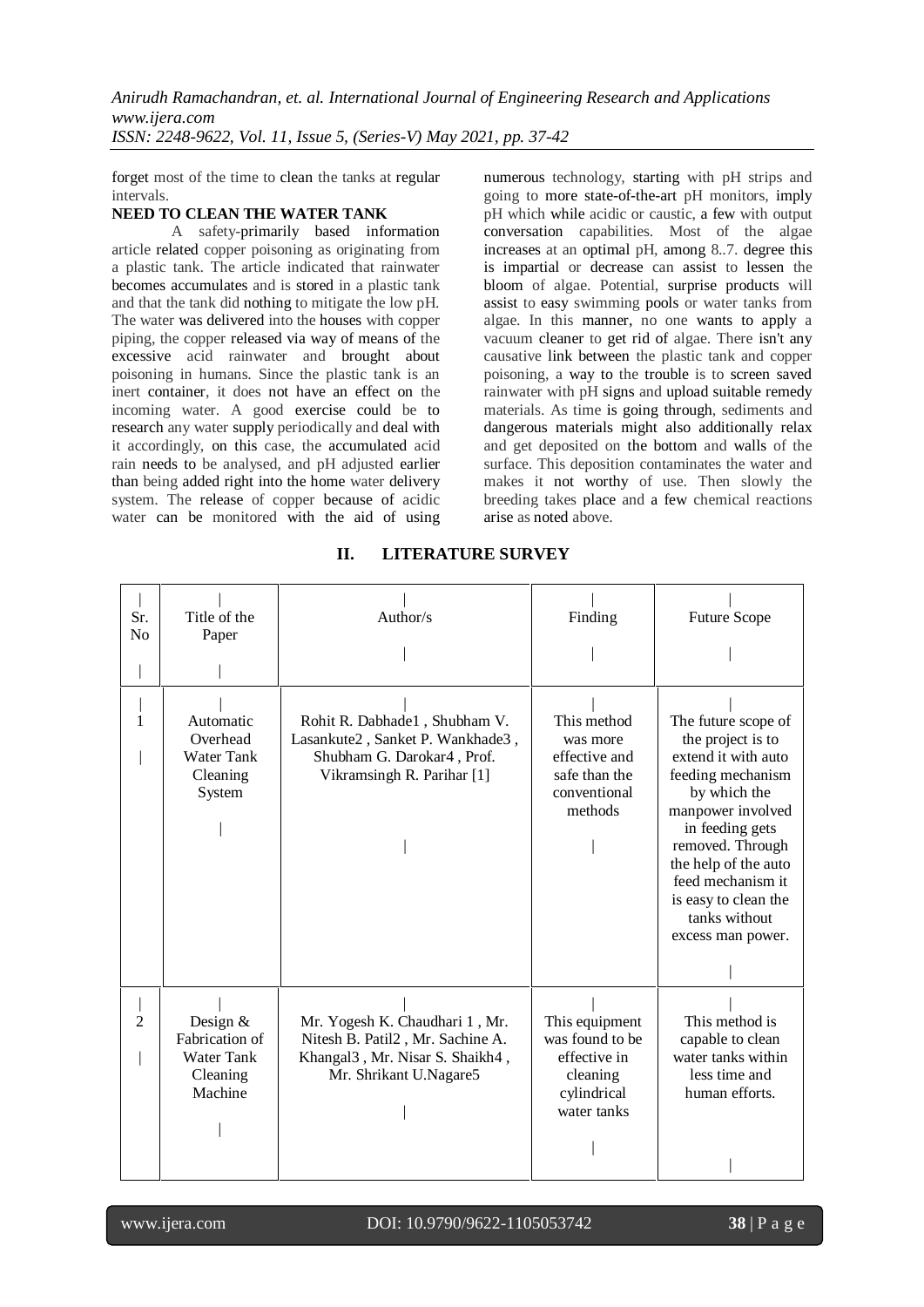*Anirudh Ramachandran, et. al. International Journal of Engineering Research and Applications www.ijera.com*

*ISSN: 2248-9622, Vol. 11, Issue 5, (Series-V) May 2021, pp. 37-42*

| 3 | Design and<br>development<br>of automatic<br>water tank<br>cleaning<br>machine | G.Bhaskar, Y.Chandu, S.B.Fazul<br>Rehman, V. Ganesh, R. Sai Lokesh                                                                                                                                       | Water splashes<br>everywhere<br>along the<br>dividers in the<br>tank and the<br>rotating brushes<br>clean the<br>external<br>separators. | The future scope of<br>the project is to<br>extend it with auto<br>feeding mechanism<br>by which the<br>manpower involved<br>in feeding gets<br>removed. Through<br>the help of the auto<br>feed mechanism it<br>is easy to clean the<br>tanks without<br>excess man power |
|---|--------------------------------------------------------------------------------|----------------------------------------------------------------------------------------------------------------------------------------------------------------------------------------------------------|------------------------------------------------------------------------------------------------------------------------------------------|----------------------------------------------------------------------------------------------------------------------------------------------------------------------------------------------------------------------------------------------------------------------------|
| 4 | Fabrication of<br>Water Tank<br>Cleaning<br>Machine                            | Mr. Shubham Samrit1,<br>Mr.Divyarajsingh Mandale2, Mr.<br>Ankit Rokade3, Mr.Paresh<br>Choudhary4, Mr.Faisal Khan5,<br>Mr.Abhijeet Kongre6, Mr.Harshal<br>dalvi7, Mr Saurabh Zade8 Prof.<br>M.S.Giripunje | For cleaning the<br>tank we need<br>one worker<br>which take more<br>time as well as<br>water                                            |                                                                                                                                                                                                                                                                            |
| 5 | Design and<br>Development<br>of Over Head<br><b>Tank Cleaner</b>               | Raviteja shetti kp, Khaja Ts, Sunil<br>Kumar, Narsgonda Bhojgonda                                                                                                                                        | The working<br>prototype is<br>promising<br>both in terms of<br>cleanliness                                                              |                                                                                                                                                                                                                                                                            |

## **PROPOSED SYSTEM**

This system is divided into three parts which explains the detailed explanation about the automatic water tank cleaning machine included in our proposed system. Part one includes the information about the materials and main components which are to be used in our system. Part two describes the number of materials required and the method in our system. Part three includes the methodology and working of the system.:

# **PART 1:**

## **PROPOSED SYSTEM**

The main components used for making automatic water tank cleaning machines are

| 1. Gear Motor       |
|---------------------|
| 2. Four Bar Linkage |
| 3 Rack and Pinion   |

3.Rack and Pinion 4.Shaft 5.Brush

1. Gear Motor Gear motor is used to produce high torque with low speed. The motor used has specifications as single-phase 220V, 15A which produces power of 0.35 HP and frequency of 50 Hz and the shaft speed is 75 rpm.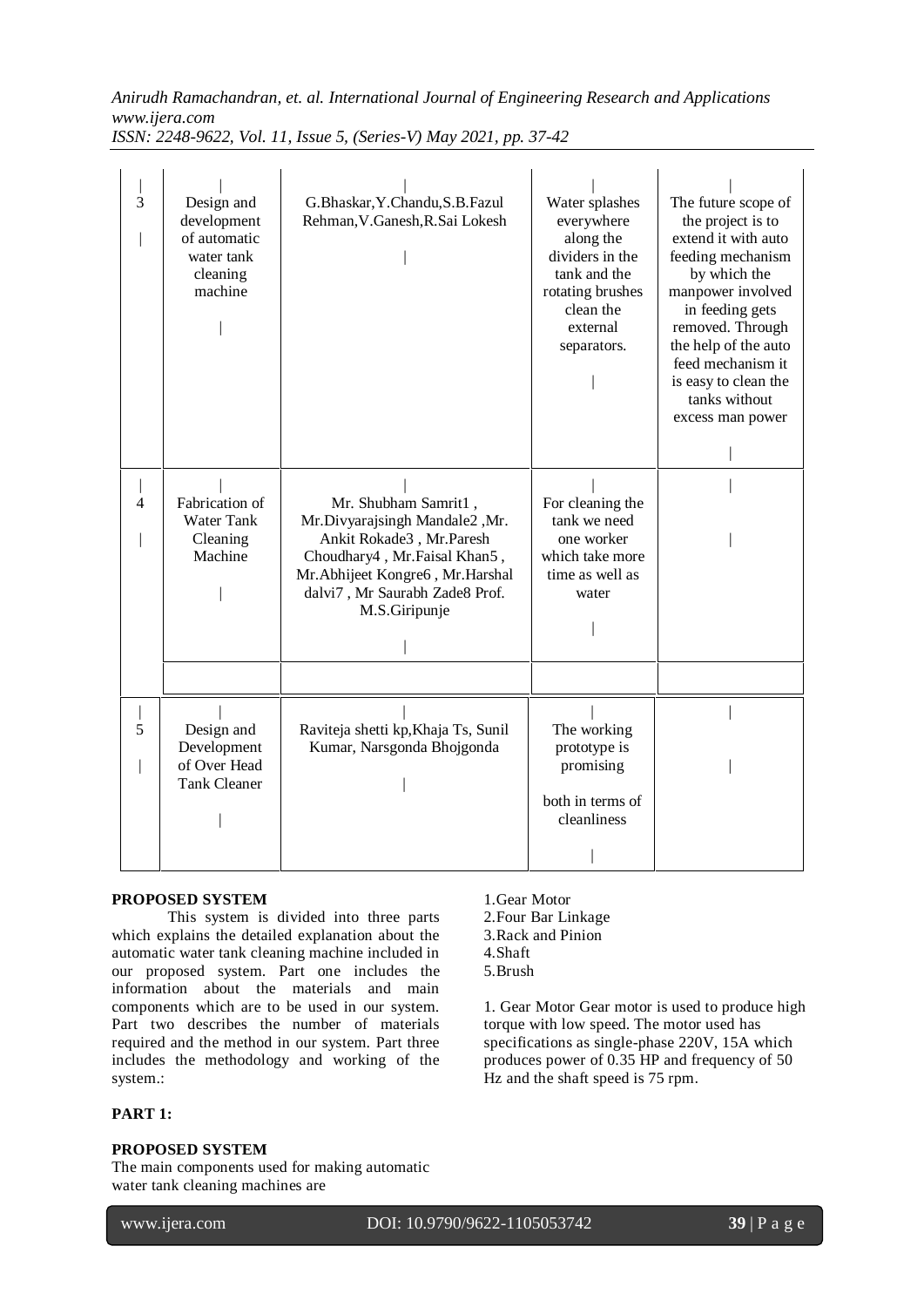

2. Four Bar Linkage A plane linkage consisting of four links pinned from tail to head in a closed loop with lower or closed joints. It is a plane mechanism consisting of four links that form rotating kinematic pairs. The four-bar linkage is arranged in such a way that it adjusts the inner diameter of the tank.



3. Rack and Pinion A rack and pinion is a type of linear actuator that comprises a pair of gears which converts rotational motion into linear motion. A circular gear called "the pinion" engages teeth on a linear "gear" bar called "the rack". Rotational motion applied to the pinion causes the rack to move relative to the pinion. the motor attached to the rack is moved in the vertical direction along the guideway with the help of the handle attached to the pinion.



4.Shaft A shaft made up of mild steel with a diameter of 15mm is used to transmit rotary motion from the motor to the four-bar linkage. Holes provided on the shaft, adjust the four-bar linkage according to the diameter of the tank.



5.Brush The brushes are made up of Poly Vinyl Chloride (PVC) polymer. Brushes attached to the ends of the four-bar linkage revolve due to the rotation of the motor shaft to clean the inner surface of the tan





The rows and columns of the machine are Aluminium material. The brushes rotate constantly based on the input power which it gets from the AC Motor to clean the overhead tank. A variety of rotary brushes are used to clean the overhead tank in horizontal and vertical positions. A shaft is used to preserve the brush's interior and backside positions wherein the adjustable springs with tension are utilized among the brushes to alter the dimensions of the side brushes as in keeping with the tank's area requirement. The 0.25 horsepower electric kind single-phase Ac motor is used to run the system. is operated in a supply voltage variety of (0-12) V ac. The setup stand is made of such that every one of the additives are effortlessly made to repair upon it. Spring is an elastic item used to keep mechanical energy. Springs are generally created from spring metal. There is a big range of spring designs; in normal usage, the time period regularly refers to coil springs. Small springs may be wound from prehardened stock, while large ones are crafted from annealed metal and hardened after fabrication. . An extension or compression spring has devices of pressure divided through distance, for example, lbf/in or N/m. Torsion springs have devices of torque divided through angles, which include N•m/rad or ft•lbf/degree. The inverse of spring rate is compliance, that is: if a spring has a rate of 10 N/mm, it has compliance of 0.1 mm/N. The stiffness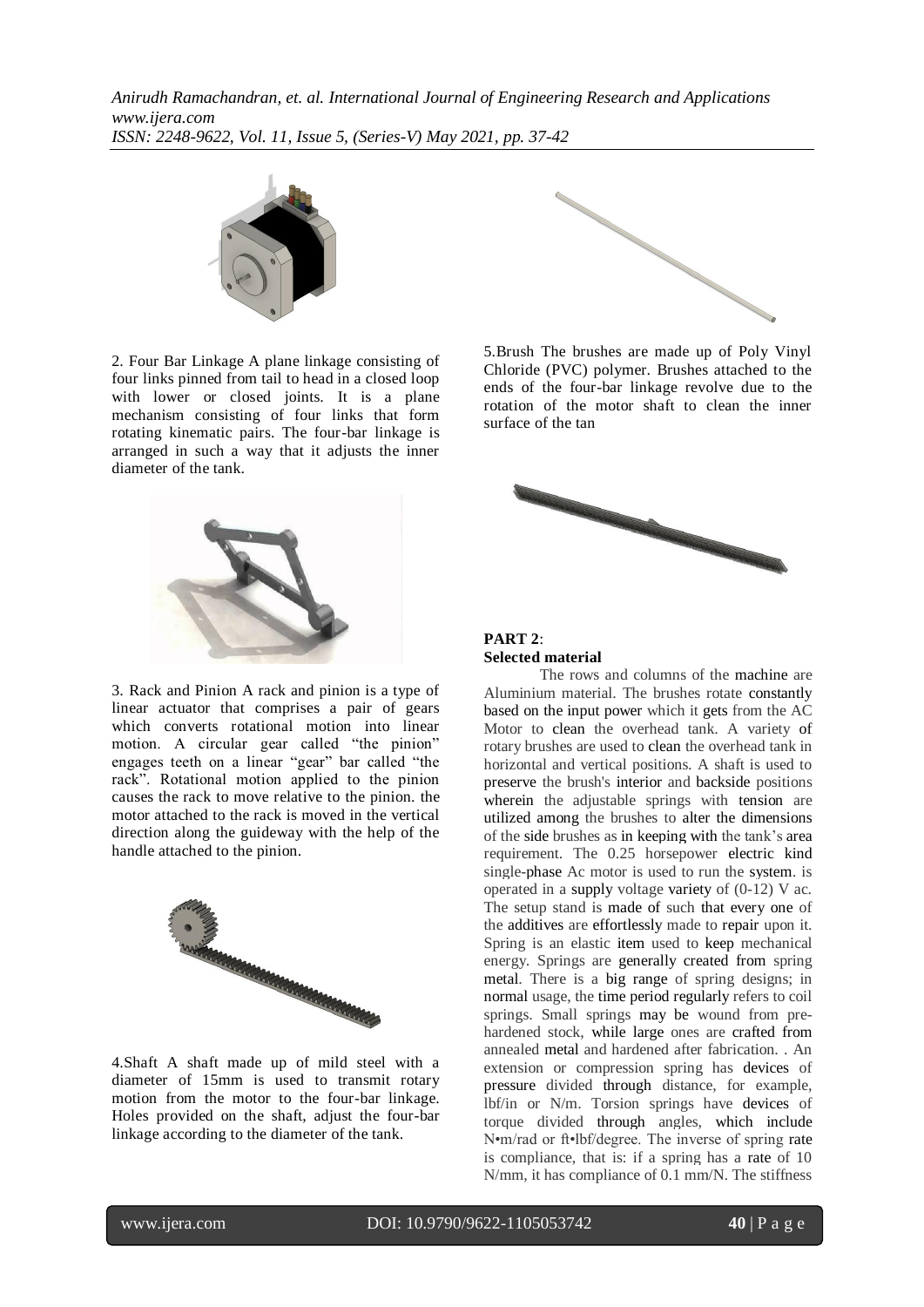(or charge) of springs in parallel is additive, as is the compliance of springs in series four Design

## **Design**



This is the layout of a water cleanser in which the fundamental substances are made of Steel (AISI 304) and the tank is made of polymer plastic The rack and pinion are made of plain carbon metal. This layout contains three brushes which might be given a rotational in addition to linear movement with the assist of Gear Motor that is linked with the assist of the shaft. The gadget is given a basis to deal with its overall weight and maybe swept effortlessly into the tank to clean it.





**Figure 2**



The working of a system is shown as seen in the above methodology, the very first step is the removal of water. The water is removed from the tank to initiate the process.

www.ijera.com DOI: 10.9790/9622-1105053742 **41** | P a g e

l